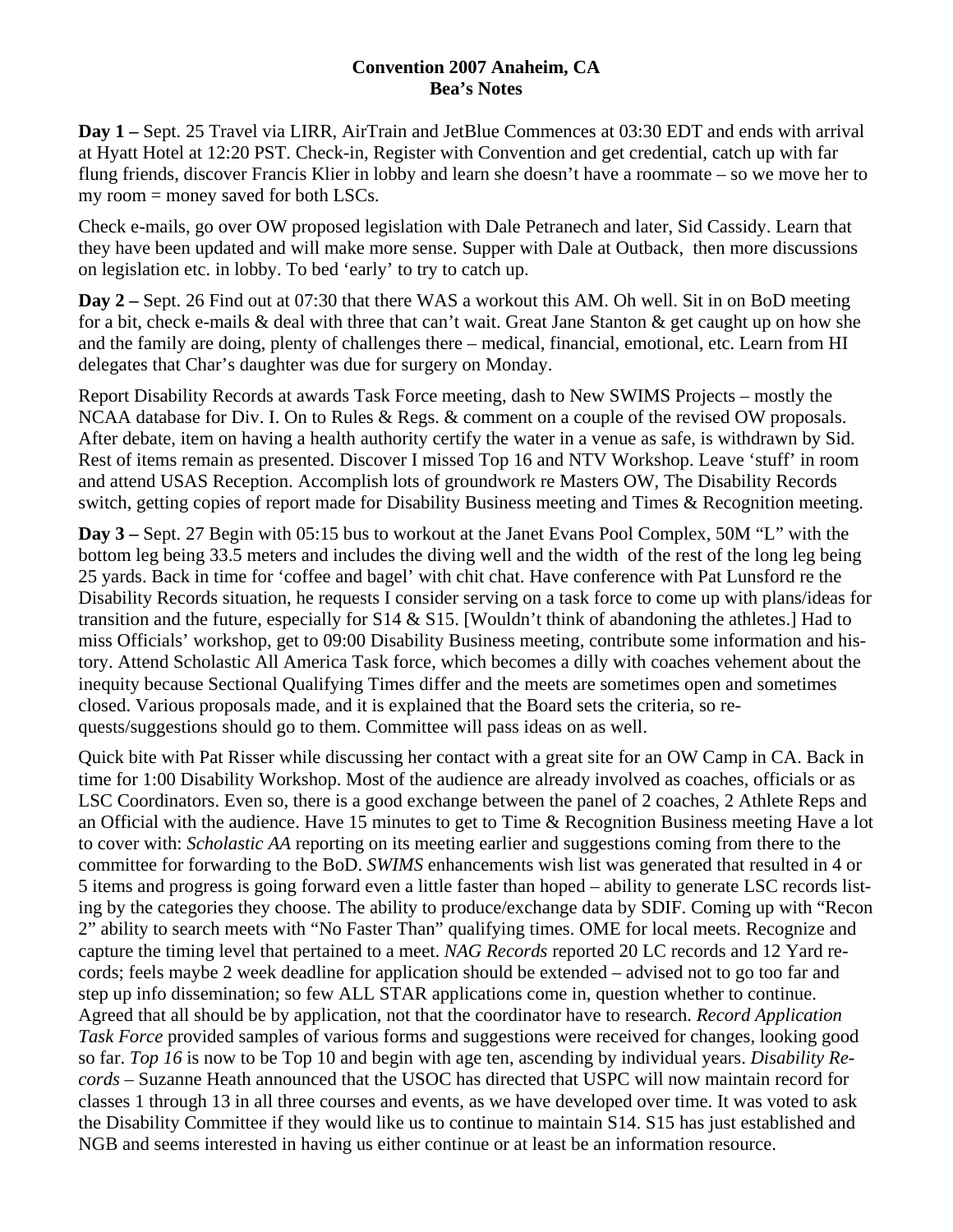OLD BUS. – Through May of '08, High School times that are accepted into SWIMS will be listed as HS-UN. In some states, an athlete can be penalized for participating during the HS season in 'outside' competition. OME usage last year – 207 meets. Legislation – reminder to support the change from top 16 to 10. NCAA Database – will be for Div 1 swims only for now, providing full team roster database as well as repository for all times. This is a service for Div I to use, as in the past, *only observed swims* will be able to be entered into the USA SWIMS database. YMCA joint partnership – a meeting with Y delegates has moved forward the implementation of mutual training requirements, clinic contents, etc. now that the Y is using USA Swimming Rules.

NEW BUS> - Added the Athlete Reimbursement Coordinator to T & R from Awards. Discussed times achieved in foreign meets, also times done by dual citizen in a foreign country. Reviewed committee term limits – Chair & Athletes are 1 year, some first year members will expire, remainder will have a second, third or fourth year to stagger membership. If you're up, remember to reapply in order to continue. Will set firm date for next phone conference and investigate possible need/scheduling workshop(s). The meeting ended with a charge to be thinking of what our goals are – near and long term.

Learned Metro won bid to host USMS 10k in 2009! Attended Metro dinner where good camaraderie abounded.

Rounded out day with the first session of the Eastern Zone meeting – included reports on the LC Zone meets, officials mentoring and evaluation program and reports from the two EZ Board Members ranging from Golden Goggles to athlete retention.

Confer on more OW and Disability matters. Happy to go to bed at 10:30

**Day 4 –** Sept. 28 Begin with workout bus, have so many we have coaches sitting on floor in the aisle. Workout goes well, but as we end, word comes that the driver will only allow as many as there are seats. Quick dash to Coach Bill of the local Masters team and he arranges for two of his swimmers and himself to carpool our overage back to the hotel. God Bless Masters! Have a more leisurely breakfast and accomplish more conferring.

Give report at program Operations meeting and note the current state of flux for Disability Records vis-àvis USPC supplanting USA Swimming.

Sit in on the "Background Screening Process" and they do a good job of simplifying just what the process is and why it's in place, (better late than never.)

Have lunch with Marcia Cleveland to go over Masters Open Water officiating requirements and course monitoring. She later requests we withdraw our out-of-area bid to host the 09 10K so the L.D. Committee can pressure IN area folks to bid. Withdrew then and there with understanding we would be the fallback if no other bidder came forward.

Have another quick chat with Pat Lunsford about Disability Records, then on to IRC mtg.

Next to EZ meeting, part 2. Haley Smith gave her Athlete Rep report; Jamy Pfister gave the EZ Officials report on progress of upgrading and evaluations in the zone as well as selection for the various championships; it was announced that of 1,287 Scholastic All Americans, Eastern Zone was second with 342 – we need to make swimmers and coaches more aware of the program.

Candidates for National office had an opportunity to speak briefly, then the elections were held: for Non-Coach Board member JoAnne Faucett, AD; for Technical Planning, Pete Barry, AM won; for Coach member of the Age Group Development Committee, Ward Foley, PV won.

Many members gave reports from National Committees on which they serve. There will be many sources for their info in greater detail. Meanwhile, Terry Randolph requested our support for R-9 and Arvidas gave an overview of the other legislative proposals included in the 50 page packet we'll receive this evening before the opening session of the House of Delegates meeting.